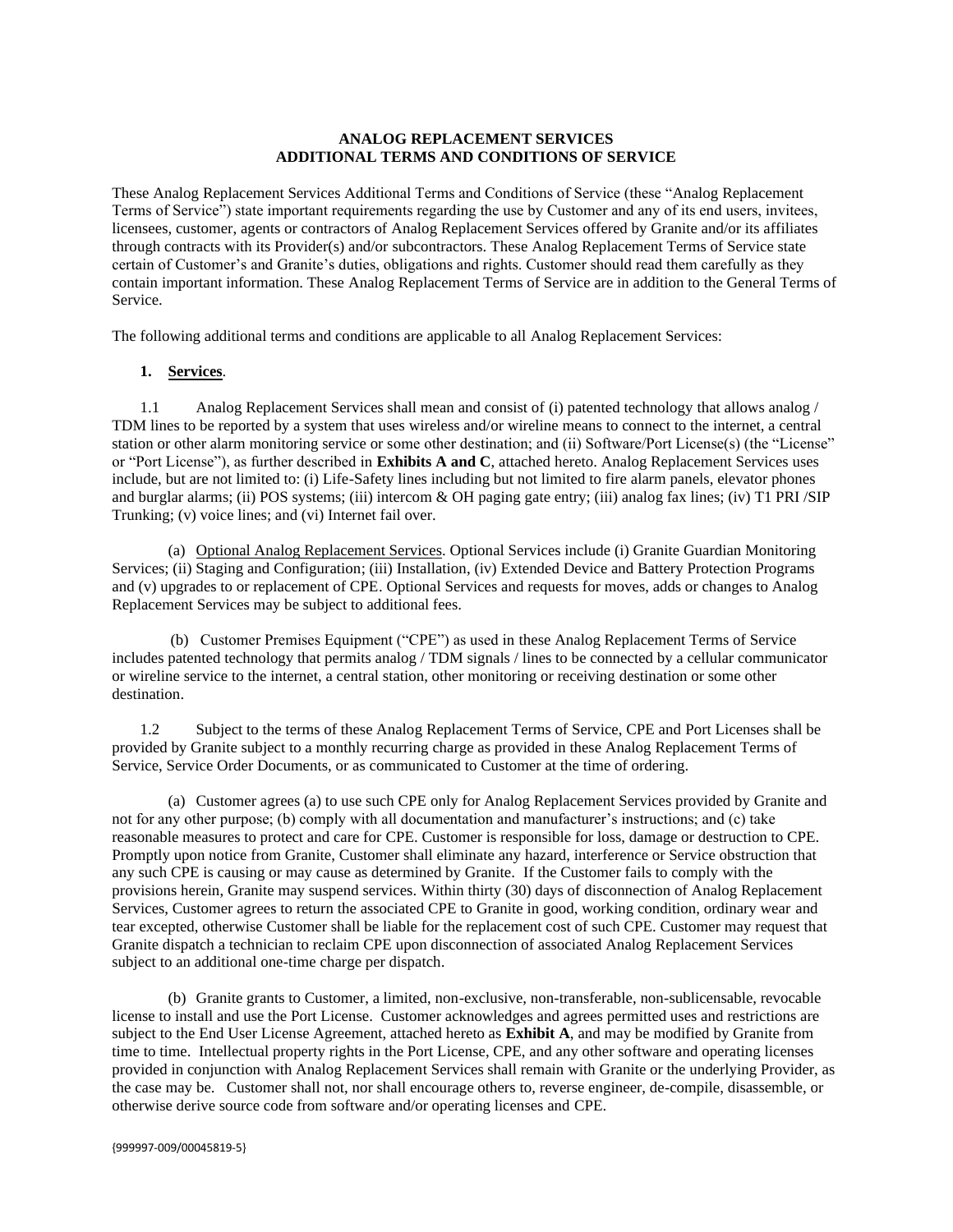1.3 Unless otherwise agreed to by Granite, Granite is not responsible for any cross-connect services required to connect the CPE to Customer's existing telecommunications infrastructure or devices.

1.4 Access. To the extent construction and/or additional Underlying Rights (as defined below) are required to complete the Analog Replacement Services, Customer shall use commercially reasonable efforts to assist Granite in obtaining such Underlying Rights as necessary. In the event that Granite is unable to obtain any necessary Underlying Rights without incurring additional costs, unless Customer bears the costs of obtaining such Underlying Rights, Granite may terminate/cancel the affected Analog Replacement Services and shall incur no liability to Customer hereunder. Granite shall not be deemed to be in breach of the Agreement for its failure to meet any anticipated installation or delivery date if such failure is caused, in whole or in part, by (i) a Force Majeure event; (ii) failure to obtain, or delay in obtaining, any required Underlying Rights; (iii) construction delays; or (iv) any other circumstances beyond the control of Granite. "Underlying Rights" means any and all agreements, licenses, conduit use agreements, pole attachment agreements, leases, easements, access rights, rights-of-way, franchises, permits, governmental and regulatory approvals and authorizations, and other rights, consents, and approvals that are necessary to construct, install, and repair Analog Replacement Services provided by Granite. Upon expiration or termination of the applicable Service Term, Customer shall grant Granite access to the premises as necessary to enable Granite to remove the CPE and any elements of the Core Network.

(a) Customer, at its own expense, shall secure throughout the Service Term any easements, leases, licenses or other agreements necessary to allow Granite to use pathways into and in each building at which Customer's or its end user's premises is located, to the Demarcation Point. Such access rights shall grant to Granite the right to access such premises during business hours of each location and as otherwise reasonably requested by Granite to install, maintain, repair, replace and remove any and all equipment, cables or other devices Granite deems necessary to provide Services. Whenever possible, Granite shall provide at least twenty-four (24) hours' notice to Customer's designated representative before visiting the premises so that the necessary preparations can be made for Granite's arrival. Any site where Services shall be performed shall be clear of any furniture, fixtures, debris or other material that may hinder the performance of the Services. Customer's failure to adhere to these terms may result in additional fees based on Granite's standard hourly rates.

(b) Granite may reject any order for Services that is not in accordance with the provisions of this Agreement or if Granite is unable to provision such Services as ordered.

(c) Granite is not responsible for loss of income or time due to an order not being completed within the time frame desired, service outages, missed appointments, and/or trouble ticket dispatches.

(d) An individual, who is authorized and has the capacity to act on behalf of Customer, must be present to grant access so that the technician can complete his/her work. In the event that there is no such individual present at the scheduled time of the technician visit, and notification was not provided to Granite at least two (2) business days in advance, there may be a missed appointment fee or other similar charge. Similarly, a no access fee may be charged if a technician is denied access to the Demarcation Point due to a locked facility, or by the actions of third parties. If Granite dispatches a field technician to Customer location and the problem is caused by (i) CPE or (ii) any acts or omissions of Customer or any of its end users, invitees, licensees, customers, agents or contractors, Customer will pay Granite for any and all associated time and materials at Granite's then standard rates.

(e) Any technical support that Granite provides is limited to the connectivity of Services. Support for other applications and uses is not provided or implied unless it is a specifically contracted service.

1.5 WARRANTY. Granite warrants its work and materials against defects for one (1) year from the date of completion. Products or CPE provided as part of the Proposal shall carry the manufacturer's warranty and shall not be covered under any Granite warranty.

\*\*\*Except as specifically provided herein, **GRANITE MAKES NO OTHER EXPRESS OR IMPLIED WARRANTIES AND ALL OTHER WARRANTIES ARE SPECIFICALLY AND EXPRESSLY EXCLUDED, INCLUDING ANY WARRANTY AS TO MERCHANTABILITY OR FITNESS FOR PARTICULAR OR SPECIAL PURPOSES**. GRANITE SHALL UNDER NO CIRCUMSTANCES BE LIABLE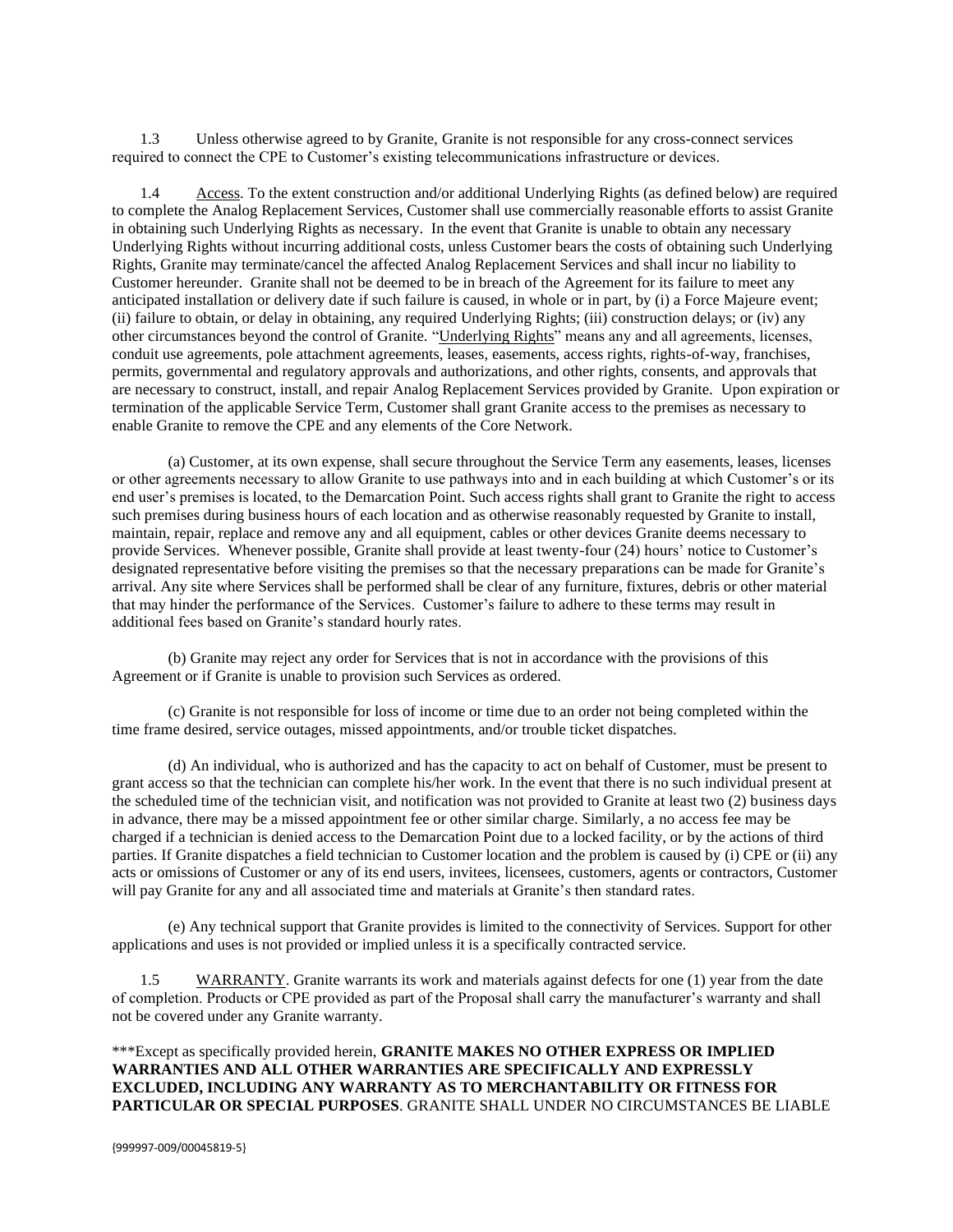### FOR ANY SPECIAL EXEMPLARY, PUNITIVE, INCIDENTAL OR CONSEQUENTIAL DAMAGES REGARDLESS OF THE CAUSE. \*\*\*

Granite's sole liability shall be discharged by replacing or repairing any part or parts which may prove defective under normal and proper use, within the effective period of the warranty, if shown to be defective by proper evidence submitted to Granite. In the event any parts and/or structural appurtenances of a product are altered or modified without the express written consent of Granite any and all warranties shall immediately cease and terminate. Customer acknowledges and agrees that the limited warranty provided herein shall constitute the entire warranty, all other warranties being expressly disclaimed, and that the limited remedies provided herein shall constitute the sole and exclusive remedy for any breach of the limited warranty provided herein. Response for warranty repair services shall be during normal business hours Monday through Friday on a four (4) to twenty-four (24) business hour basis. Prevailing labor rates shall be used for charges not covered under the warranty conditions.

1.6 Additional Terms and Conditions of Service. If Granite-provided Broadband, Access, Mobility and/or Granite Guardian Services are utilized in connection with the Analog Replacement Services, the Additional Terms and Conditions of Services shall apply to those additional terms. See additional terms of Service (set forth as part of the Agreement and/or at [https://www.granitenet.com/legal\)](https://www.granitenet.com/legal).

# **2. Customer Responsibilities.**

2.1 Customer acknowledges and agrees that Granite is not responsible for monitoring and/or maintaining Analog Replacement Services or CPE provided in conjunction with Analog Replacement Services. More specifically, Granite is not responsible for any central station monitoring or other alarm services for fire, burglary or any other life safety, security or protection systems or equipment. It is recommended that Customer check its central station monitoring service provider communicator regularly (but no less than monthly) to be sure that it is properly functioning. Customer is responsible for complying with all applicable laws, regulation and requirements regarding the use of Analog Replacement Services, including for any change in the applicable fire rating bureau, agency, central station and applicable laws and regulations.

2.2 Customer acknowledges that Analog Replacement Services transmits alarms by telephone, radio, cable or microwave, and that none of such services are infallible, and you specifically acknowledge that the transmission of signals may be interrupted, circumvented or compromised. In addition, Customer understands that the CPE is a non-supervised reporting device.

2.3 Customer is responsible to provide approvals, permits, and consents from any government authority and others as may be required for the performance and installation of CPE under these Analog Replacement Terms of Service and any applicable SOWs or Service Order Documents.

2.4 Each port on the EPIK Edge box is intended to support a single line of service / functionality only. Lines that share ports may not function appropriately and/or may interfere with or prevent critical communication from occurring. Customer agrees that it will not utilize a single port for multiple lines of service or functionality ("line share") and will consult with Granite before engaging in multiple uses for single ports.

2.5 Fire panel deployments require Contact ID protocol. If proprietary protocols need to be changed and/or reconfigured, and Customer does not pre-authorize such re-configuration, Customer shall be responsible for contacting the appropriate fire panel monitoring company/alarm company to arrange for such reconfiguration prior to installation.

2.6 EPIK includes dual SIM cards and diverse cellular connections. Certain jurisdictions may require wireline connections for certain applications (Fire / Life Safety) and wireline connections may be necessary to furnish service at certain locations. EPIK connects to existing LAN / wireline resources. EPIK operates through private tunneled connections and does not require any inbound firewall changes at customers' premises. Granite can provide compatible wireline connections for an additional fee.

**3. Indemnification.** Customer agrees to indemnify and hold harmless Granite from any claim or action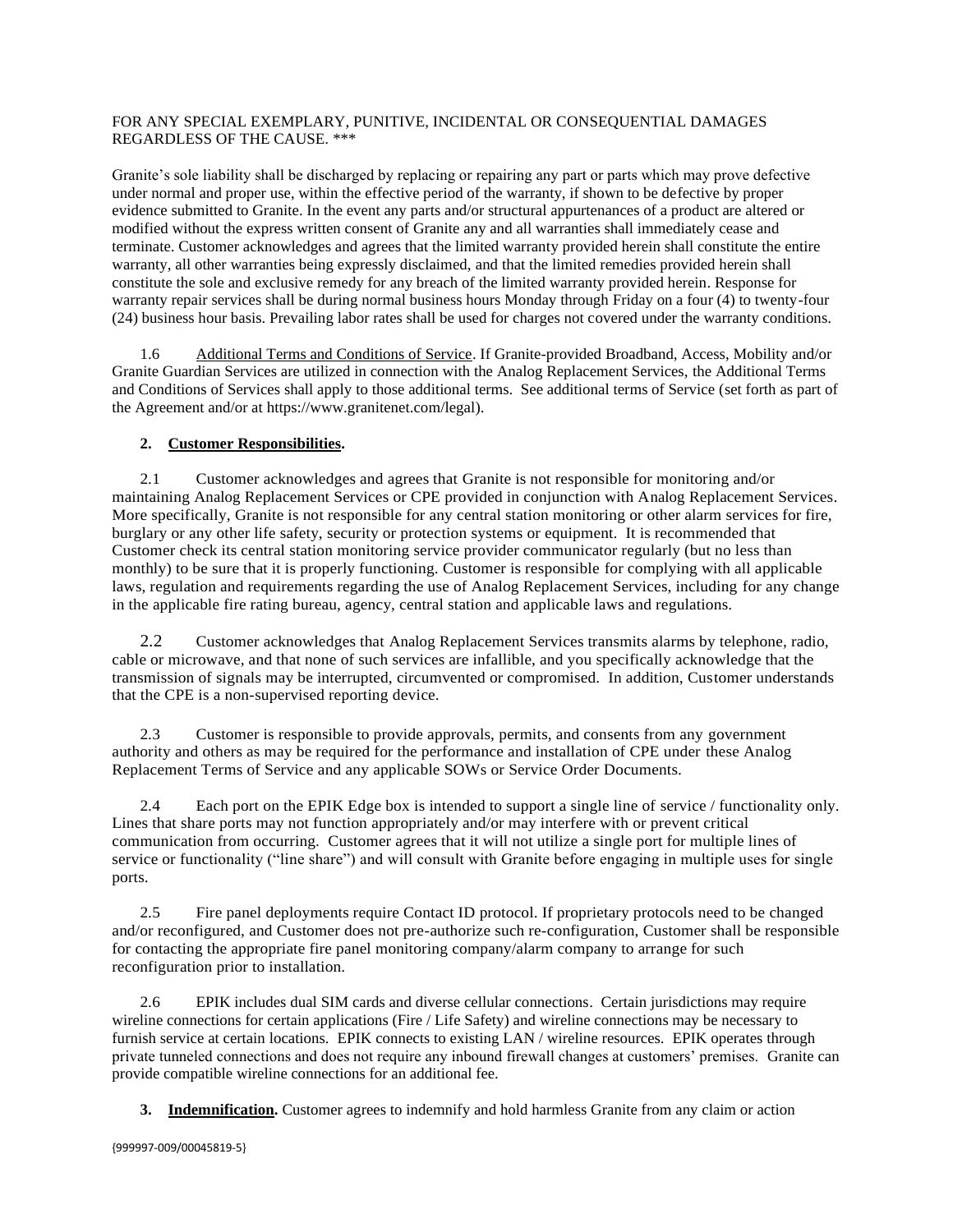arising out of misroutes of any alarm notifications/signals, or whether local emergency response centers or national emergency calling centers answer an alarm or how the alarm notifications/signals are handled by any emergency responders. Customer further agrees to indemnify and hold harmless Granite from any penalties, fines and/or actions brought by government or regulating authorities as a result of Customer's use of these Analog Replacement Services. These limitations apply to all claims regardless of whether they are based on breach of contract, breach of warranty, product liability, tort and/or any other theories of liability.

**4. Liability Disclaimer**. ANALOG REPLACEMENT SERVICES AND THE ASSOCIATED CPE ARE PROVIDED AS IS. GRANITE'S ENTIRE LIABILITY AND CUSTOMER'S SOLE AND EXCLUSIVE REMEDIES REGARDING ANALOG REPLACEMENT SERVICES ARE TO HAVE GRANITE REPAIR OR REPLACE ANY GRANITE-PROVIDED CPE IF IT IS DEFECTIVE. CUSTOMER ACKNOWLEDGES AND AGREES THAT (A) ANALOG REPLACEMENT SERVICES AND CPE MAY NOT OPERATE IN THE SAME MANNER AS TRADITIONAL WIRELINE PHONE SERVICE AND THAT FOR BASIC EMERGENCY SERVICES TO BE ACCURATELY ROUTED CUSTOMER MUST NOTIFY THE APPROPRIATE EMERGENCY RESPONDER(S), INCLUDING BUT NOT LIMITED TO, THE APPROPRIATE CENTRAL STATION THAT CUSTOMER IS REPLACING ITS TRADITIONAL WIRELINE SERVICE WITH A WIRELESS LTE COMMERCIAL FIRE ALARM COMMUNICATOR; (B) NEITHER GRANITE, ITS VENDORS, PROVIDERS OR SUBCONTRACTORS, NOR ANY OTHER THIRD PARTIES INVOLVED IN THE ROUTING, HANDLING, DELIVERY, OR ANSWERING OF EMERGENCY SERVICES OR IN RESPONDING TO EMERGENCY ALARMS, NOR THEIR RESPECTIVE MEMBERS, MANAGERS, DIRECTORS, OFFICERS, EMPLOYEES OR AGENTS, MAY BE HELD LIABLE FOR ANY CLAIM, DAMAGE, LOSS, FINE, PENALTY OR COST (INCLUDING, WITHOUT LIMITATION, ATTORNEYS FEES) AND CUSTOMER HEREBY WAIVES ANY AND ALL SUCH CLAIMS OR CAUSES OF ACTION, ARISING FROM OR RELATING TO THE PROVISION OF ALL TYPES OF EMERGENCY SERVICES TO CUSTOMER; (C) THERE IS NO GUARANTEE THAT GRANITE PROVIDED CPE WILL BE UNINTERRUPTED OR ERROR-FREE, THAT NETWORKS OR SYSTEMS REQUIRED TO SUPPORT GRANITE PROVIDED CPE WILL BE UNINTERRUPTED OR ERROR-FREE, OR THAT THE ANALOG REPLACEMENT SERVICES OR GRANITE PROVIDED CPE WILL MEET CUSTOMER'S REQUIREMENTS; AND (C) CERTAIN EMERGENCY SERVICES MAY NOT FUNCTION IN THE CASE OF A SERVICE FAILURE, INCLUDING BUT NOT LIMITED TO (I) POWER FAILURES; (II) SUSPENDED OR TERMINATED INTERNET ACCESS SERVICE; (III) FAILURE TO NOTIFY THE APPROPRIATE CENTRAL STATION AND/OR EMERGENCY RESPONDERS; AND/OR (IV) ANY OTHER SERVICE OUTAGES NOT DESCRIBED HEREIN.

**5. Rates and Charges.** The Rates and Charges for Analog Replacement Services are set forth in the applicable Service Order Document(s), or as otherwise communicated to Customer at the time of ordering such Analog Replacement Services and may vary depending CPE, Port Licenses, geographic location, underlying infrastructure and equipment at the Customer's premises, and/or other costs required to access facilities at each Customer's location and complete the Analog Replacement Services to Customer.

**6. Service Term.** The initial minimum Service Term of all Analog Replacement Services shall begin on the Service Start Date and shall be as set forth in the applicable SOW, Service Order Document or other writing accepted by Granite, provided, notwithstanding the foregoing, all Analog Replacement Services shall be deemed to have committed to an initial minimum Service Term of at least thirty-six (36) months unless otherwise expressly agreed to by the Parties. After the end of the initial minimum Service Term selected by Customer, and any renewal Service Terms selected by Customer, the Service Term shall automatically renew and continue on a year-to-year basis unless the parties agree otherwise or the Customer provides prior written notice to Granite at least thirty (30) days prior to the end of the then current Service Term or Analog Replacement Service is otherwise terminated in accordance with the Agreement and these Analog Replacement Terms of Service.

# **7. Cancellation Fees; Early Termination Fees.**

(a) Cancellation Fees. In the event Customer cancels all or any portion of any order for Analog Replacement Services after ordering such Services but prior to the Service Start Date, then Customer shall pay to Granite, immediately upon demand, (i) a cancellation fee consistent with Section 3.5 of the General Terms and Conditions, plus (ii) any and all actual expenses incurred by Granite to purchase, activate, install and/or terminate Services.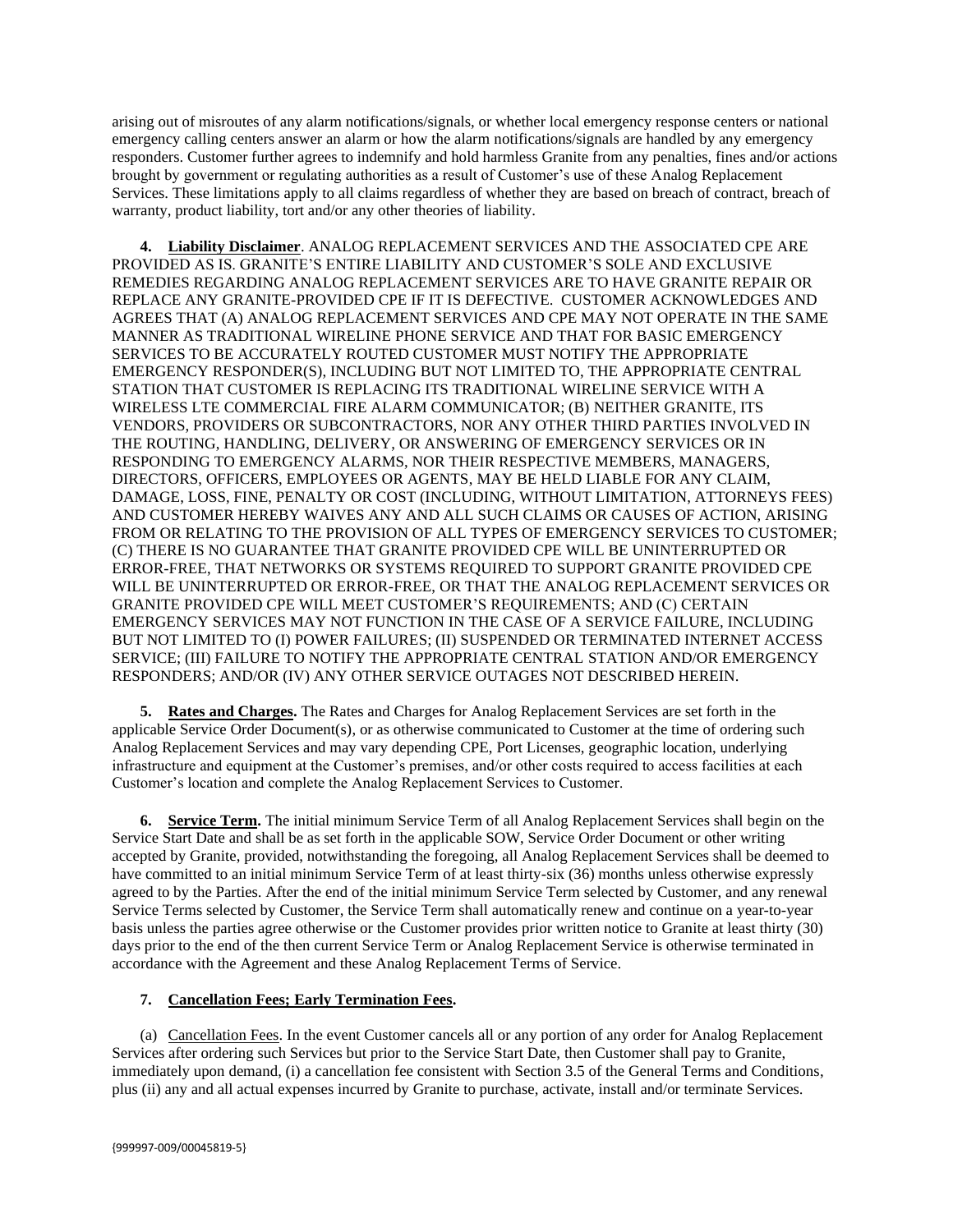(b) Early Termination Fees. Upon the termination of specific Analog Replacement Services or termination of Agreement, all unpaid charges will become due immediately, and as compensation to Granite for such termination, Customer shall pay Granite (a) 100% of the monthly recurring charges for the remaining number of months (or portions thereof) under the then current Service Term of the specific Analog Replacement Services (including the remaining portion of any amortized CPE), plus (b) any and all outstanding funds due to Granite at the time of termination, including, but not limited to, rendered service, hardware and installation fees, plus (c) any installation, construction, CPE or other non-recurring charges waived or discounted by Granite, plus (d) any other fees consistent with Section 3.5 of the General Terms and Conditions.

#### **8. Assumptions and Exclusions (as applicable)**.

In addition to any assumptions and exclusions identified in a Service Order Document or SOW, the rates and charges and service availability are subject to the following assumptions and exclusions:

- Any necessary backboard shall be supplied and installed by others.
- Assumes this is a non-union location and has been priced accordingly.
- Significant changes to cable pathways, scope of work, station count or other items that effect the structured cabling installation may require a change to the pricing.
- Idle time incurred by Granite due to absence of Customer supplied materials, required escorts, clearances, permits inability to enter work place or other factors beyond our control, will be billed at \$99.00 per hour per technician plus travel time and related expenses.
- The pricing is budgetary in nature until Granite is able to perform a site survey.
- All work will be performed during daytime hours, 7:00 AM and 12:00 noon and 12:30 PM and 4:00 PM Monday – Friday except holidays recognized by Granite, the contractor. Overtime and premium time labor is excluded.
- Work in any hazardous material environments is excluded.
- Granite shall have clear access to all areas being affected by the performance of work including but not limited to such issues as moving furniture or office equipment and availability of elevators.
- All A.C. power must be accessible, of adequate sizing and locally available.
- Any delays caused by Customer due to interference of work schedule, material delivery, change of work or concealed conditions, resulting in an increase in cost to Granite to perform work shall be at the expense of the Customer.
- Does not include removal of old abandoned cable from the site.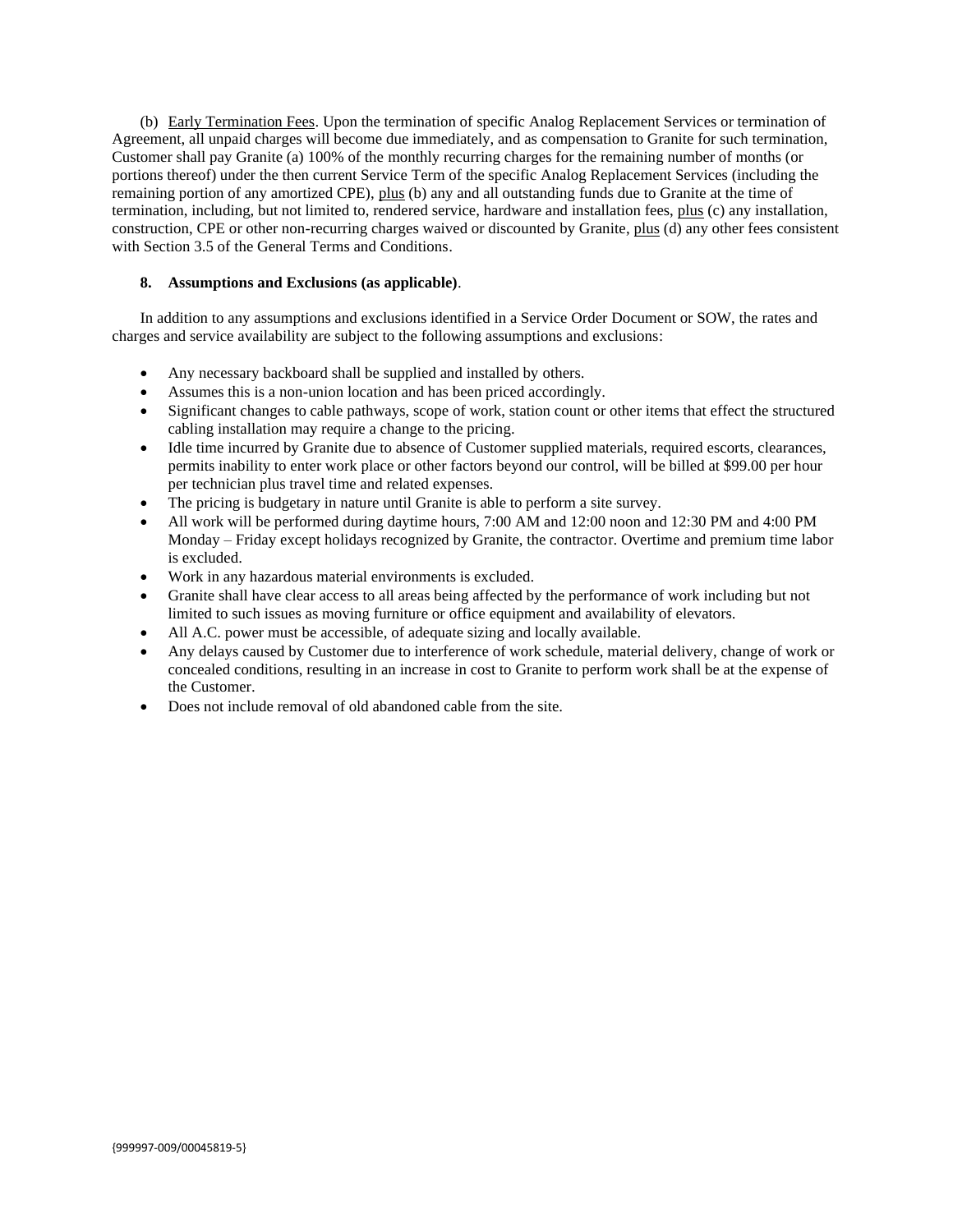# **EXHIBIT A**

Software License End User Software License Important – Read before Installing or Operating This Service

### **CUSTOMER (OR AS MAY BE USED IN THIS EXHIBIT, "LICENSEE") AGREES TO BE BOUND BY THE TERMS OF THIS AGREEMENT BY INSTALLING, HAVING INSTALLED, COPYING, OR OTHERWISE USING THE SERVICE. IF LICENSEE DOES NOT AGREE, DO NOT INSTALL OR USE THE SERVICE.**

1. Scope. This License applies to the software product you have licensed from Granite ("Software") and any published corrections, updates, new releases and new versions of such software provided that you are otherwise entitled to access and use such updates, new releases and new versions. The Software is licensed for use in conjunction with Granite hardware which together with the Software will be referenced as the "Product or Service." This License is a legal agreement between Granite and the single entity ("Licensee") that has acquired the Software from Granite under applicable terms and conditions. The Software incorporates certain third-party software programs that Granite has full rights to license in conjunction with the Product hereunder.

2. License Grant. Subject to the terms of this License, Granite grants to Licensee a non-exclusive, nontransferable license to use the Software for which Licensee has paid the required license fees in object code form for its internal business purposes. Other than as specifically described herein, no right or license is granted to Licensee to any of Granite's trademarks, copyrights, or other intellectual property rights. The Software incorporates certain third-party software, which is used subject to licenses from the respective owners. The protections given to Granite under this License also apply to the suppliers of this third-party software, who are intended third party beneficiaries of this License.

3. Restrictions; Remote Access. The Software, documentation and the associated copyrights and other intellectual property rights are owned by Granite or its licensors and are protected by law. Licensee may not copy, modify, reverse compile or reverse engineer the Software, or sell, sub-license, rent or transfer the Software or any associated documentation to any third party. Licensee may install, use, access, display and run the Software only in the manner in which it has been licensed, including but not limited to any restrictions on number of protected applications, number or type of licensed devices, number of users, bandwidth or database restrictions. Granite reserves the right to audit Licensee's use of the Software or authorize others to do so on its behalf and to disable any application or functionality that has not been specifically licensed at any time without notice.

4. Export Control. The Service and accompanying documentation are subject to U.S. export control laws and regulations. Licensee agrees to comply with all such applicable laws and regulations. If Licensee exports or reexports the Service, Licensee will, at its own expense, pay for all export licenses, customs charges, duties and related fees, and take all other actions required to accomplish the legal export or re-export of the Service acquired by Licensee.

5. Limited Warranty. Granite warrants that for a period of 1 year from the date of shipment: the Software substantially conforms to its published specifications. Except for the foregoing, the Software is provided AS IS. In no event does Granite warrant that the Software is error free, that it will operate with any software or hardware other than that Service provided by Granite or specified in the documentation, or that the Software will satisfy Licensee's own specific requirements.

Remedy. Licensee's exclusive remedy and the entire liability of Granite under this limited warranty and any other guarantee made by Granite is, at Granite's option, to repair or replace any Software that fails during the warranty period at no cost to Licensee. Granite will, at its option, undertake reasonable efforts to modify the Software to correct any substantial non-conformance with the specifications.

Restrictions. The foregoing limited warranties extend only to the original Licensee, and do not apply if the Software (a) has been altered, except by Granite or a Granite-designated representative or in accordance with Granite instructions, (b) has not been installed, operated, repaired, or maintained in accordance with Granite's instructions, (c) has been subjected to abnormal physical or electrical stress, misuse, negligence or accident or (d) has been operated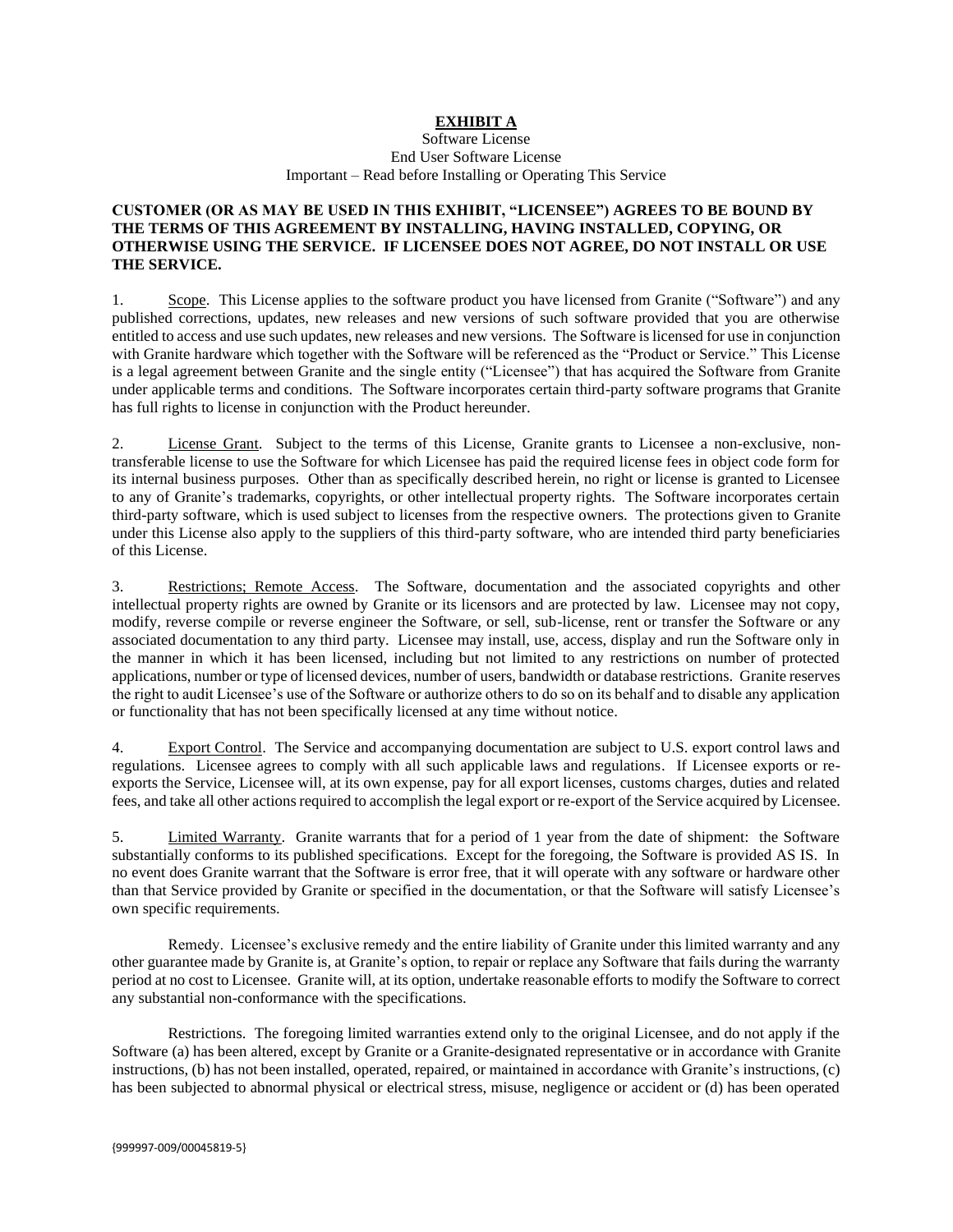outside of the environmental specifications for the Software. Granite's limited software warranty does not apply to software corrections or upgrades.

6. U.S. Government Customers. The Software and any related documentation qualify as "commercial items," as that term is defined at Federal Acquisition Regulation ("FAR") (48 C.F.R.) 2.101, consisting of "commercial computer software" and "commercial computer software documentation" as such terms are used in FAR 12.212. Consistent with FAR 12.212 and DoD FAR Supp. 227.7202-1 through 227.7202-4, and notwithstanding any other FAR or other contractual clause to the contrary in any agreement into which this End User License Agreement may be incorporated, Government Customer will acquire, the Software and Documentation with only those rights set forth in this End User License Agreement. Use of either the Software or documentation or both constitutes agreement by the Government that the Software and associated documentation are "commercial computer software" and "commercial computer software documentation" and constitutes acceptance of the rights and restrictions herein.

7. DISCLAIMER; LIMITATION OF REMEDY. EXCEPT FOR THE WARRANTIES SPECIFICALLY DESCRIBED HEREIN, GRANITE AND ITS THIRD PARTY LICENSORS DISCLAIM ANY AND ALL WARRANTIES AND GUARANTEES, EXPRESS, IMPLIED OR OTHERWISE, ARISING, WITH RESPECT TO THE PRODUCT, SPECIFICATIONS, SUPPORT OR SERVICES DELIVERED HEREUNDER, INCLUDING BUT NOT LIMITED TO THE WARRANTIES OF MERCHANTABILITY AND FITNESS FOR A PARTICULAR PURPOSE, ANY WARRANTY OF NONINFRINGEMENT, ANY WARRANTIES ARISING FROM A COURSE OF DEALING, USAGE OF TRADE, TRADE PRACTICE OR ANY WARRANTY OF SECURITY OR THAT THE SERVICES OR SUBSCRIPTION SERVICES WILL BE UNINTERRUPTED OR ERROR FREE. GRANITE SHALL NOT BE LIABLE FOR UNAUTHORIZED ACCESS TO GRANITE'S OR CUSTOMER'S TRANSMISSION FACILITIES OR PREMISES EQUIPMENT OR FOR UNAUTHORIZED ACCESS TO, OR ALTERATION, THEFT, LOSS OR DESTRUCTION OF CUSTOMER'S DATA FILES, PROGRAMS, PROCEDURES OR INFORMATION THROUGH ACCIDENT, FRAUDULENT MEANS OR DEVICES (SUCH AS TOLL FRAUD), COMPUTER VIRUSES OR ANY OTHER METHOD. GRANITE MAKES NO WARRANTY FOR USE OF THE SYSTEM AS A COMPONENT IN LIFE SUPPORT DEVICES OR SYSTEMS OR WITH RESPECT TO THE PERFORMANCE OF ANY SOFTWARE OR HARDWARE. GRANITE MAKES NO WARRANTY, EXPRESS OR IMPLIED, THAT ALL SECURITY THREATS AND VULNERABILITIES WILL BE DETECTED OR THAT THE SERVICES WILL RENDER CUSTOMER'S NETWORK AND COMPUTER SYSTEMS SAFE FROM INTRUSIONS AND OTHER SECURITY BREACHES. NEITHER GRANITE NOR ITS THIRD-PARTY LICENSORS HAVE AUTHORIZED ANYONE TO MAKE ANY REPRESENTATIONS OR WARRANTIES OTHER THAN AS PROVIDED ABOVE. THE COLLECTIVE LIABILITY OF GRANITE AND ITS THIRD-PARTY LICENSORS UNDER THIS LICENSE WILL BE LIMITED TO THE AMOUNT PAID FOR THE PRODUCT. GRANITE AND ITS THIRD PARTY LICENSORS WILL NOT HAVE ANY OBLIGATION OR LIABILITY, WHETHER ARISING IN CONTRACT (INCLUDING WARRANTY), TORT (INCLUDING ACTIVE, PASSIVE OR IMPUTED NEGLIGENCE, STRICT LIABILITY OR PRODUCT LIABILITY) OR OTHERWISE FOR ANY PUNITIVE, EXEMPLARY, SPECIAL, INCIDENTAL, CONSEQUENTIAL OR INDIRECT DAMAGES, INCLUDING BUT NOT LIMITED TO LOSS OF USE, LOSS OF DATA, BUSINESS INTERRUPTION, LOSS OF REVENUE, LOSS OF BUSINESS OR OTHER FINANCIAL LOSS ARISING OUT OF OR IN CONNECTION WITH THE SOFTWARE OR OTHER GOODS OR SERVICES FURNISHED TO LICENSEE BY GRANITE, EVEN IF ADVISED OF THE POSSIBILITY OF SUCH DAMAGES. TO THE EXTENT PERMITTED BY LAW, GRANITE'S THIRD PARTY LICENSORS WILL NOT HAVE ANY LIABILITY FOR ANY DIRECT OR INDIRECT DAMAGES OF ANY KIND UNDER THIS LICENSE AGREEMENT.

8. Termination. The license granted in Section 2 is effective until terminated, and will automatically terminate if Licensee fails to comply with any of its provisions.

9. Limited portions of the software provided with the Software contain software code subject to the GNU GPL Version 2 available at http://www.gnu.org/licenses/gpl.html. Please refer to the Acknowledgement section found in the Software documentation for the specific references. Only those portions of the software that are licensed under the GPL are subject to the GPL license. All other software code is subject to the restrictions set forth elsewhere in this Agreement. Furthermore, those portions of the software that are licensed under the GPL are subject to the remaining terms and conditions of the Agreement to the extent that those terms are not inconsistent with the terms of the GPL.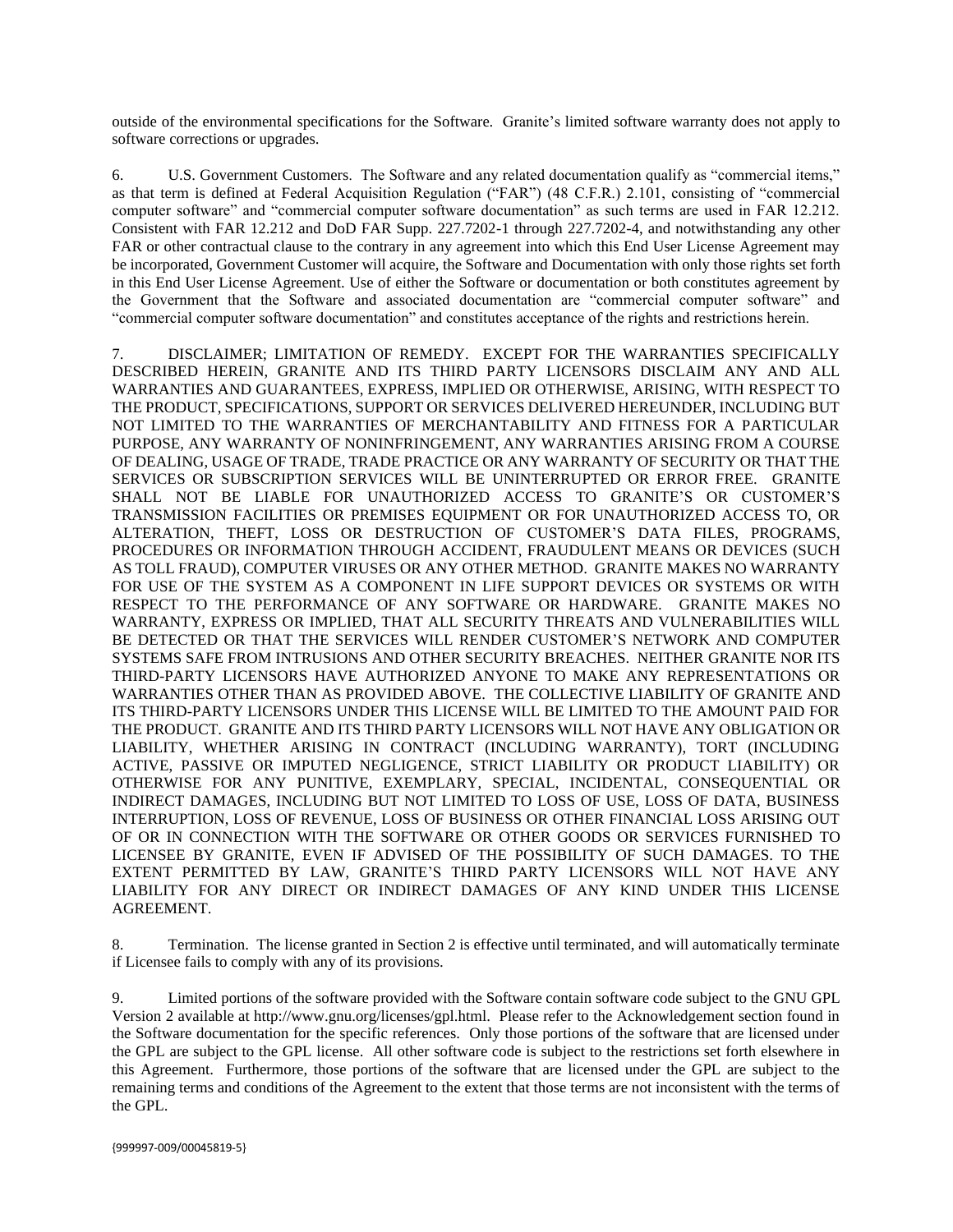#### **EXHIBIT B**

#### Data Privacy Agreement

This Data Protection Agreement ("**DPA**") accompanies the Analog Replacement Terms of Service that govern Analog Replacement Services provided by Granite to Customer. All capitalized terms not defined herein will have the meaning set forth in the Agreement, or the applicable Service Order, as the case may be.

**1.0 Purpose of the DPA.** This DPA reflects the Parties' agreement with regard to the Processing of data, including Personal Data, in accordance with the requirements of Applicable Laws. Granite agrees to comply with the provisions of this DPA to the extent Granite will process Personal Data in connection with the provision of the Analog Replacement Services to Customer.

**2.0 Definitions:** Capitalized terms, used but not otherwise defined herein shall have the meaning set forth in the Agreement. For the purpose of this DPA only, the capitalized terms set forth below shall mean the following:

2.1 "Applicable Laws" shall mean all applicable United States federal, state and local data protection, privacy and data security laws, as well as all related regulations, including, without limitation, the California Consumer Privacy Act, the Health Insurance and Portability Act, The Patriots Act, and any other similar laws, rules and regulations now or hereinafter in effect.

2.2 "Authorized Personnel" means (a) Granite employees who have a need to know or otherwise access Personal Data for the purposes of providing the Services to Customer; and (b) Granite's contractors, agents, and auditors who have a need to know or otherwise access Personal Data to enable Granite to perform the Services.

2.3 "Personal Data" means any data relating to an identified or identifiable person that is submitted to, or collected by, Granite in connection with the provision of the Services when such data is protected as "personal data" or "personally identifiable information" or a similar term under Applicable Laws.

2.4 "Process" or "Processing" means any operation or set of operations which is performed upon Personal Data, whether or not by automatic means, such as collection, recording, organization, storage, adaptation or alteration, retrieval, consultation, use, disclosure by transmission, dissemination or otherwise making available, alignment or combination, blocking, erasure or destruction.

2.5 "Security Breach" means (a) any act or omission that compromises either the security, confidentiality, or integrity of Personal Data or the physical, technical, administrative, or organizational safeguards put in place by Granite (or any Authorized Personnel), or by Customer should Granite have access to Customer's systems, that relate to the protection of the security, confidentiality, or integrity of Personal Data, or (b) receipt of a complaint in relation to the privacy and data security practices of Granite (or any Authorized Personnel) or a breach or alleged breach of this DPA relating to such privacy and data security practices. Without limiting the foregoing, a compromise shall include any unauthorized access to or disclosure or acquisition of Personal Data.

### **3.0 Processing Personal Data**.

3.1 General. Granite shall process Personal Data in accordance with Customer's written instructions (unless expressly waived in a written requirement) provided during the term of the Agreement. In the event Granite reasonably believes there is a conflict with any Applicable Law and Customer's instructions, Granite will inform Customer immediately and the Parties shall cooperate in good faith to resolve the conflict and achieve the goals of such instruction

3.2 Granite shall: (i) assist, to a reasonable extent, the fulfillment of Customer's obligations to respond to requests for exercising a data subject's rights with respect to Personal Data under Applicable Laws; (ii) assist, to a reasonable extent, Customer in complying with its obligations with respect to Personal Data pursuant to Applicable Laws; (iii) make available to Customer all information necessary to demonstrate compliance with its obligations as a processor specified in the Applicable Laws; (iv) maintain a record of all categories of processing activities carried out on behalf of Customer in accordance with the Applicable Laws; and (v) cooperate, on request, with an regulatory authority in the provision of the Services to Customer.

.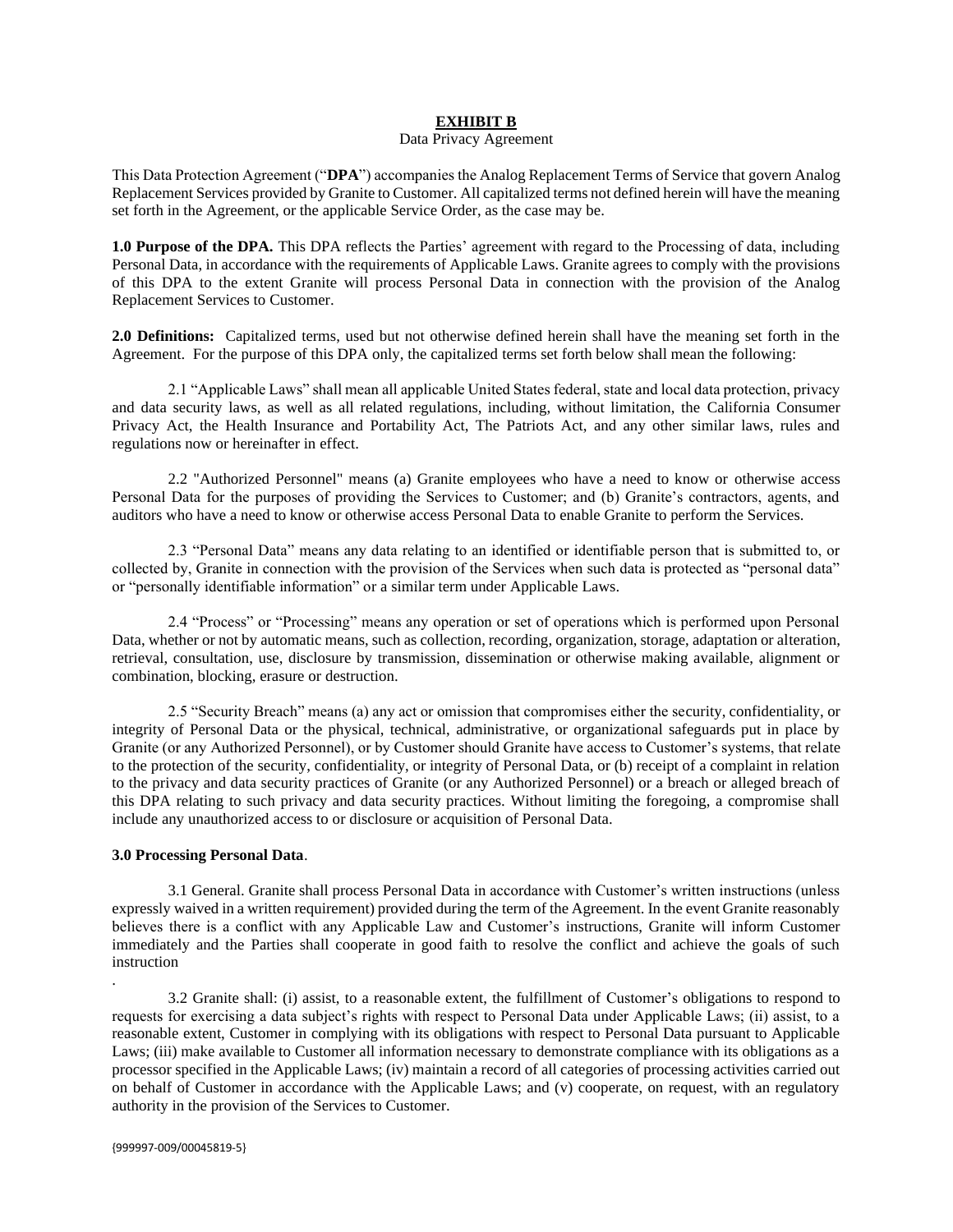3.3 Granite agrees as follows: (i) to Process Personal Data only for the purposes specified in the Agreement or as provided by Customer; (ii) to provide at least the same level of privacy protection for Personal Data as is required by the Applicable Laws; (iii) to notify Customer if it makes a determination that it can no longer meet its obligations under subclause (ii) above; and (iv) upon making the determination specified in subclause (iii) above, or upon notice from Customer, to take reasonable and appropriate steps to stop and remediate unauthorized Processing.

3.4 Security Controls. Granite shall maintain administrative, physical, and technical safeguards for the protection of the security, confidentiality, and integrity of Customer's data and confidential and proprietary information, including Personal Data, as further set forth in the Agreement. Granite will regularly monitor compliance with these safeguards. Granite will not decrease the overall security of the Services during the term of the Agreement. Granite hereby certifies that it will delete, de-identify, or otherwise remove any access to any Personal Data after it is no longer needed for the identified processing purpose, or upon termination or expiration of the Agreement.

3.5 Authorized Personnel; Sub-processors. Granite shall ensure that Authorized Personnel have committed themselves to confidentiality or are under an appropriate statutory obligation of confidentiality. In addition, Granite is authorized to use sub-processors provided that Granite shall enter into an agreement with the sub-processor containing data protection obligations that are at least as restrictive as the obligations under this DPA. Granite shall remain liable for any act or omission of a sub-processor that does not comply with the requirements of this DPA.

3.6 Security Breaches. Granite will promptly, but no later than forty-eight (48) hours, after becoming aware of a Security Breach (a) notify Customer of the Security Breach; (b) investigate the Security Breach; (c) provide Customer with details about the Security Breach; and (d) undertake diligent efforts to prevent a recurrence of the Security Breach. Granite agrees to cooperate in Customer's handling of the matter by: (i) providing reasonable assistance with Customer's investigation; and (ii) making available relevant records, logs, files, data reporting, and other materials related to the Security Breach's effects on Customer, as required to comply with Applicable Law.

#### **4.0 Miscellaneous.**

4.1 In the event of any conflict or inconsistency between this DPA and the Agreement, the terms of this DPA shall prevail, but only with regard to the subject matter set forth herein.

4.2 In the event any provision of this DPA, in whole or in part, is invalid, unenforceable or in conflict with the Applicable Laws of any jurisdiction, such provision will be replaced, to the extent possible, with a provision which accomplishes the original business purposes of the provision in a valid and enforceable manner, and the remainder of this DPA will remain unaffected and in full force.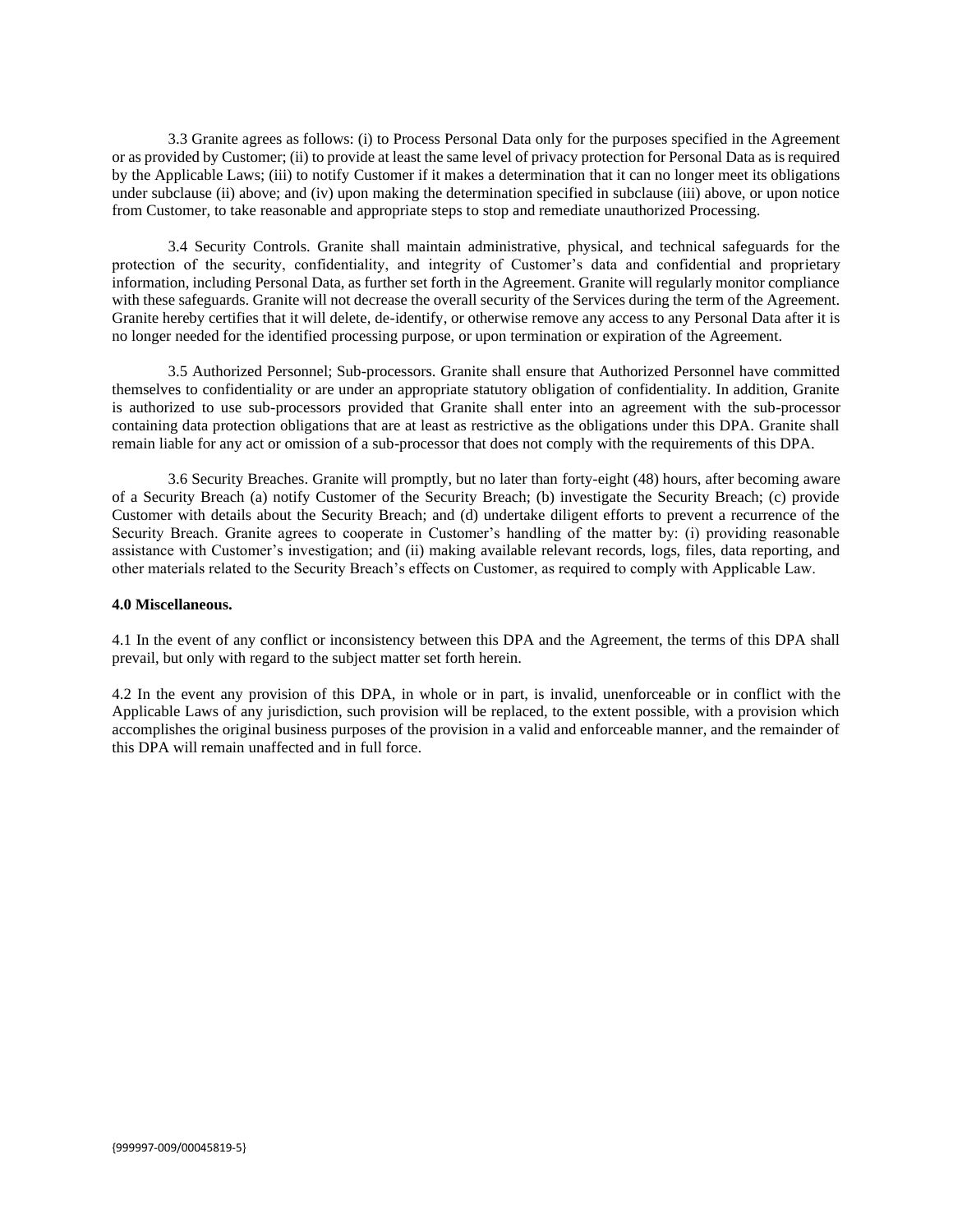# **EXHIBIT C**

#### **Subscription Services Addendum (Software as a Service)**

**1. DESCRIPTION**. **(A) Rights Grant.** Subject to the terms and conditions of this Addendum, Granite grants to Customer the following rights to access and use the Subscription Services solely for the purposes of providing access to the Subscription Services to Customer. **(B) Limitations.** (i) Customer shall not, and shall not permit others to modify (except as may be authorised by Granite), alter, adapt, translate, disassemble, reverse engineer or decompile the Subscription Services, in whole or in part, or in any way to distribute or resell the Subscription Services on a standalone basis, or authorise anyone else to do the foregoing; (iii) Customer acknowledges that no title to any intellectual property of the Subscription Services is transferred to Customer; and (iv) this Addendum is personal to Customer and Customer agrees not to transfer or assign any rights to the Subscription Services to any third party. Granite reserves the right to take reasonable steps to prevent unauthorized access to, and use of, the Subscription Services, including its Documentation. **(C) Service Facts.** In consideration of Customer's payment of the applicable Service Fees, Granite will provide access to the Subscription. (D) Non-Exclusive Relationship. Granite reserves the right to distribute Subscription Services using its own personnel or independent sales representatives or via any other distribution channel or means.

**2. SERVICES TERM**. This Addendum will run concurrent to the Term of the Agreement and shall automatically terminate in the event of expiration or termination of the Agreement.

**3. END-USERS RESPONSIBILITIES**. **(A) General Sales Obligations.** Customer agrees to the following; (i) Customer will (1) conduct business that relates to the Subscription Services in a manner that does not reflect unfavourably on the Subscription Services or the good name, goodwill, and reputation of Granite; (2) avoid deceptive, misleading, or unethical practices that are or might be detrimental to Granite, (3) make no false or misleading representation with respect to the Subscription Services; (4) not publish or use any misleading or deceptive advertising material; (5) make no representations with respect to the Subscription Services that are inconsistent with the literature distributed by Granite, including all warranties and disclaimers contained in such literature; and (6) comply with all applicable laws, including but not limited to all applicable export laws and regulations.

**4. MAINTENANCE OBLIGATIONS**. Upon receipt of an order from Customer, Granite will work with Customer to activate the Subscription Services. Granite reserves the right in its sole discretion to withdraw Subscription Services or discontinue various variants of its Subscription Services.

**5. THIRD PARTIES**. The parties to this Addendum do not intend that any of its terms will be enforceable by any person not party to it.

**6. DEFINITIONS.** As used in this Addendum only the following words have the meanings ascribed below:

**"Service"** means the sale of the Hardware, Software License and Subscription Services to Customer.

 **"Documentation"** means the version(s) of the manual and on-line help files pertaining to the Subscription Services, in printed or electronic form, prepared by Granite and generally provided to users of the Customer version of the Subscription Services.

**"Subscription Services"** means the Subscription Services products and programs that are listed in an applicable Service Order Document or otherwise communicated to Customer at the time of ordering Analog Replacement Services and are included in the Service.

**"Users"** shall mean each and every electronic account through which electronic messages can be sent or received, which account (i) is owned or operated by Customer or used by its employees or agents in the scope of their employment for Customer and (ii) receives Services for which Service Fees have been paid.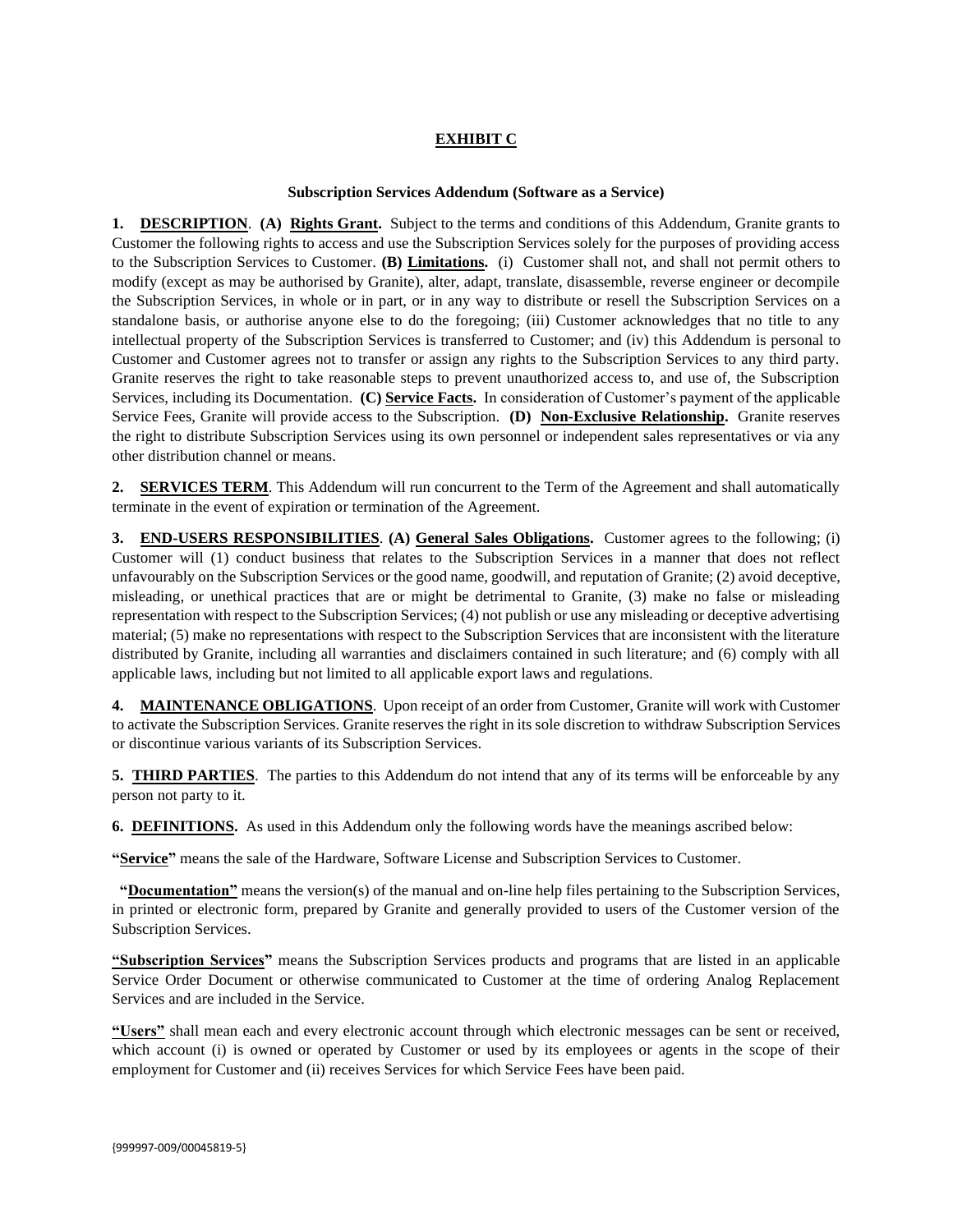# **EXHIBIT D**

### **END-USER NOTICE OF 911 AND E911 SERVICE LIMITATIONS**

This Notice of 911 and E911 service limitations (the "Service Limits") supplements the terms and conditions set forth in the Agreement and applies to Analog Replacement Services that provide, or include, access to the internet, including the hosted Subscription Services, or that are provided over the internet or wireless data and telecommunications networks (collectively "Services") of Granite's underlying hosted service providers, internet service providers or wireless data and/or telecommunications service providers (collectively "Service Providers"). These Service Limits apply to Customer and any of its end users, invitees, licenses, customers, agent or contractors gaining access to the Services through Customer (collectively with Customer, "Users"). All capitalized terms used but not otherwise defined herein have the meaning attributed to them in the Agreement.

# **PLEASE READ THIS NOTICE CAREFULLY. AS A USER OF ANALOG REPLACEMENT SERVICES, YOU ARE REQUIRED TO AGREE THAT YOU HAVE READ AND UNDERSTOOD THE LIMITATIONS ASSOCIATED WITH THE 911 AND E911 EMERGENCY SERVICES AVAILABLE THROUGH THE GRANITE CALLING SERVICES. IF YOU DO NOT AGREE, YOU ARE NOT AUTHORIZED TO USE THE ANALOG REPLACEMENT SERVICES.**

**Definitions:** Capitalized terms used within this document have the following meanings:

"911 Services" means functionality that allows Users to contact emergency services by dialing the digits 911.

"Enhanced 911 Service" or "E911" means the ability to route an emergency call to the designated entity authorized to receive such calls, which in many cases is a Public Safety Answering Point ("PSAP"), serving Customer's registered or User-provided address and to deliver the User's telephone number and registered address information automatically to the emergency operator answering the call.

"Basic 911 Service" means the ability to route an emergency call to the designated entity authorized to receive such calls serving the Customer's registered or user-provided address. With basic 911, the emergency operator answering the phone will not have access to the caller's telephone number or address information unless the caller provides such information verbally during the emergency call.

#### **Industry Standard Functionality**

**With Basic 911 Service**, when a caller from your registered location dials the digits 911, the call is sent to the local emergency center serving that location. Operators answering the call will not have automatic access to the caller's call-back telephone number or the associated registered address, even if that address has been properly registered, because with Basic 911 Service the emergency center is not equipped to receive, capture or retain the telephone number associated with any originator's calling service or the registered address. Accordingly, callers must be prepared to provide both call-back and address information. If the call is dropped or disconnected, or if the caller is unable to speak, the emergency operator answering the call will not be able to call the caller back or dispatch help to the caller's address if call-back and address information has not been provided by the caller.

**With Enhanced 911 Service ("E911"),** when a caller from your properly registered location dials the digits 911, the call is sent to the local emergency center serving that location, and the phone number and registered location address are automatically presented to the local emergency center serving the location. Emergency operators will have access to this information regardless of whether the caller is able to verbally provide such information and can promptly dispatch to the registered address.

EMERGENCY SERVICE LIMITATIONS APPLICABLE TO ALL CALLING SERVICES OFFERED BY GRANITE:

Emergency 911 Services (including Enhanced 911 or "E911") **may have an adverse impact upon the ability or timeliness of 911 responders to respond to or assist Users or others in the event of an emergency.** In addition, due to limitations in the technology, the location reported to the public safety dispatcher for Customer telephones may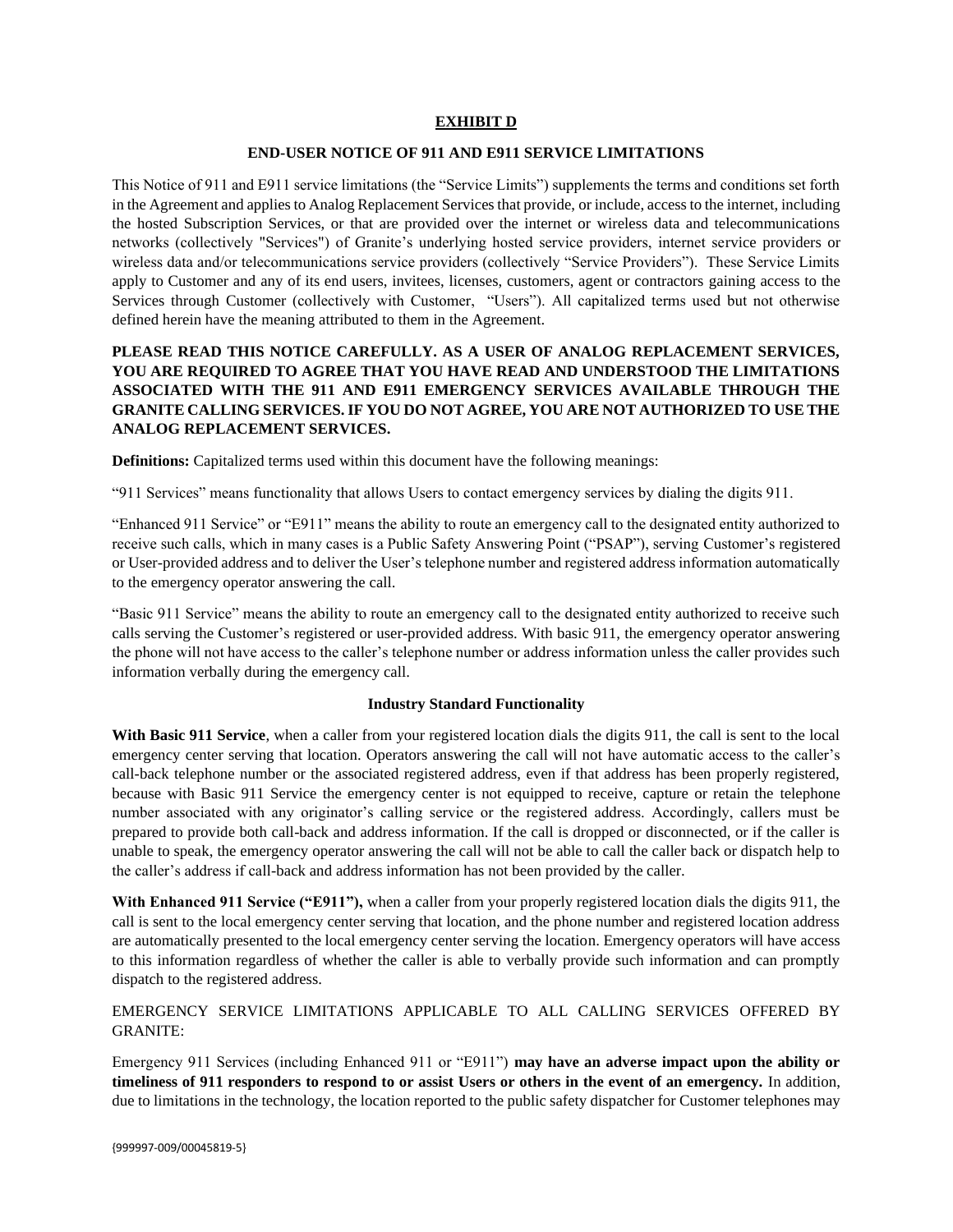not include a User's specific location within a business premise. For this reason, it is important that Customer's carefully follow the instructions below and inform all Users of the same requirements.

#### **Calling Services Limitations**

The limitations detailed here are applicable to all of Granite's calling services (which include but are by no means limited to: Phonebooth OnDemand, SIP Trunking, SIP Origination/Termination, Boxset, FreePBX/SipStation, and Hosted IP-PBX). Customer agrees to inform all Users of Granite's calling services of the potential complications arising from the delivery of emergency services when dialing 911. Specifically, Customer and Users acknowledge and agree to inform all employees, guests and other third persons who may use the calling services of the limitations associated with emergency calling capabilities.

The Analog Replacement calling services have Basic 911 Services capabilities that are different from those offered by traditional providers of local telephone services: Customer and Users acknowledge and agree that the calling services are internet or wireless based and that the 911 calling capabilities associated with the calling services are different from those offered by traditional providers of local telephone services. The calling services are not meant to be relied upon in the case of an emergency. While Granite attempts to provide access to emergency service, these services are not intended to be used to support or to carry emergency calls to any type of hospitals, law enforcement agencies, medical care units or any other kind of emergency services. YOU SHOULD MAINTAIN AN ALTERNATIVE MEANS OF CALLING EMERGENCY SERVICES.

BASIC 911 SERVICE WILL NOT WORK IF YOU EXPERIENCE A POWER OUTAGE, SERVICE OUTAGE OR ANY OTHER NETWORK DISRUPTION. Outages of your electricity and problems with your connection, including network congestion, will disrupt the calling service and you will not be able to use it for 911 emergency calling unless the battery within the CPE provides sufficient power to support placing a call.

911 SERVICE WILL NOT WORK IF YOUR SERVICE IS DISCONNECTED OR YOU EXPERIENCE AN OUTAGE FOR ANY REASON. If you have a service outage due to a suspension of your account due to billing issues or for any other reason, you will not be able to use the calling services for any calls, including for emergency 911 calls.

YOU MAY NOT BE ABLE TO REACH THE CORRECT EMERGENCY SERVICES IF YOU HAVE A TELEPHONE NUMBER THAT DOES NOT MATCH YOUR ACTUAL GEOGRAPHIC LOCATION. The calling services are technically capable of being used in locations that are not associated with the traditional geographic area of a telephone number. These capabilities can cause 911 dispatch problems because the call may be routed to an emergency service provider in the wrong location. All 911 capabilities will only be available in the location that you have associated with the particular assigned direct-inward-dial ("DID") telephone number. For Basic 911 Services or E911 to be accurately routed to the appropriate local emergency service provider, Customer must provide accurate DID telephone numbers as the call-back telephone number for all 911 calls and accurate address information. Additionally, if you are using the service in a location that uses a different area code than the area code for the number you are using with your calling service, when you dial 911 you may not be able to reach any emergency personnel. Even if you do reach emergency personnel, your call may not reach the emergency personnel near your actual physical location and the emergency personnel may not be able to transfer your call or respond to your emergency.

YOU MAY NOT BE ABLE TO REACH THE CORRECT EMERGENCY SERVICE CENTER IF YOU FAIL TO REGISTER A VALID SERVICE ADDRESS. Failure to provide a correct physical address in the correct format may cause all Basic 911 Service or E911 calls to be routed to the incorrect local emergency service provider. Furthermore, use of any calling service from a location other than the location to which such service was ordered, i.e., the "primary registered address," may result in Basic or Enhanced 911 calls being routed to the incorrect local emergency service provider.

YOU MAY NOT BE ABLE TO REACH THE CORRECT EMERGENCY SERVICES IF YOU MOVE YOUR PHONE TO A LOCATION DIFFERENT FROM THE ADDRESS YOU INITIALLY REGISTERED. It is important that you register accurate location information every time you move the equipment associated with your calling service. If you move your CPE to another location without reregistering, when you dial 911, you may not be able to